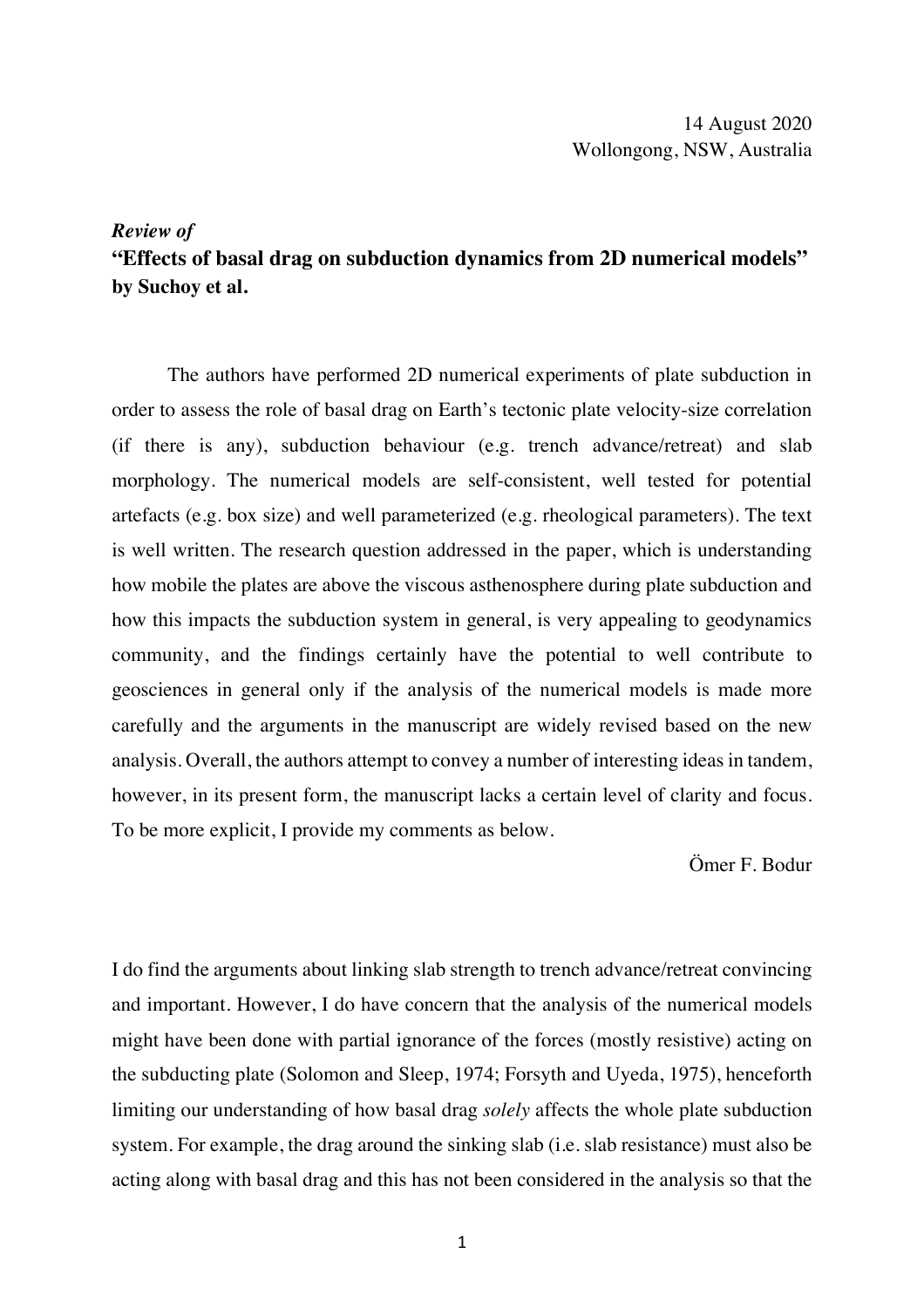readers cannot separate the contribution of each. Therefore, it's not clear if it's the basal drag component itself driving the changes in plate velocity and slab morphology.

Similarly, once the slab dip is small and there is longer slab sinking into the mantle, analysis of *relative* significance of basal drag to the slab pull can be misleading because slab resistance is not taken into account with the increased slab area (i.e. slab interface in 2D) although it was considered for slab pull. The arguments of force balance cannot be reduced only to basal drag and slab pull as other forces also act and vary in time in the numerical model.

Equally important, some of the model results contradict with what the paper proposes throughout the text. For example, in the numerical experiments, a decrease in asthenosphere viscosity results in an increase in relative basal drag right after (for about 10 Myr) the plate has sunk to 660 km depth (comparing light red line with green line in Fig 6d). This is contrary to what is expected and needs clarification well before addressing other effects of basal drag (e.g. slab morphology).

The authors use a derived equation to estimate the slab pull and basal drag forces over time. These equations are (Eqn. 1, 2), most likely, valid only for iso-viscous plate and asthenosphere, and therefore may not be suitable to apply on the numerical modelling results. The authors also need to be cautious about necking of the subducting plate which results in significantly lower viscosities at the subducting plate as can be seen in Figure 3. This means, the slab pull force cannot act efficiently on the unsubducted part of the plate, hence an interpretation of the relative strength of basal drag and slab pull may become misinforming.

Abstract: It's worth briefly indicating why the force balance in subduction dynamics is incompletely understood (e.g. fails to explain plate velocity?) I think the force balance, or the method itself, is not to blame, but the contributions to the force balance by different forces are quite uncertain. This should be made clear.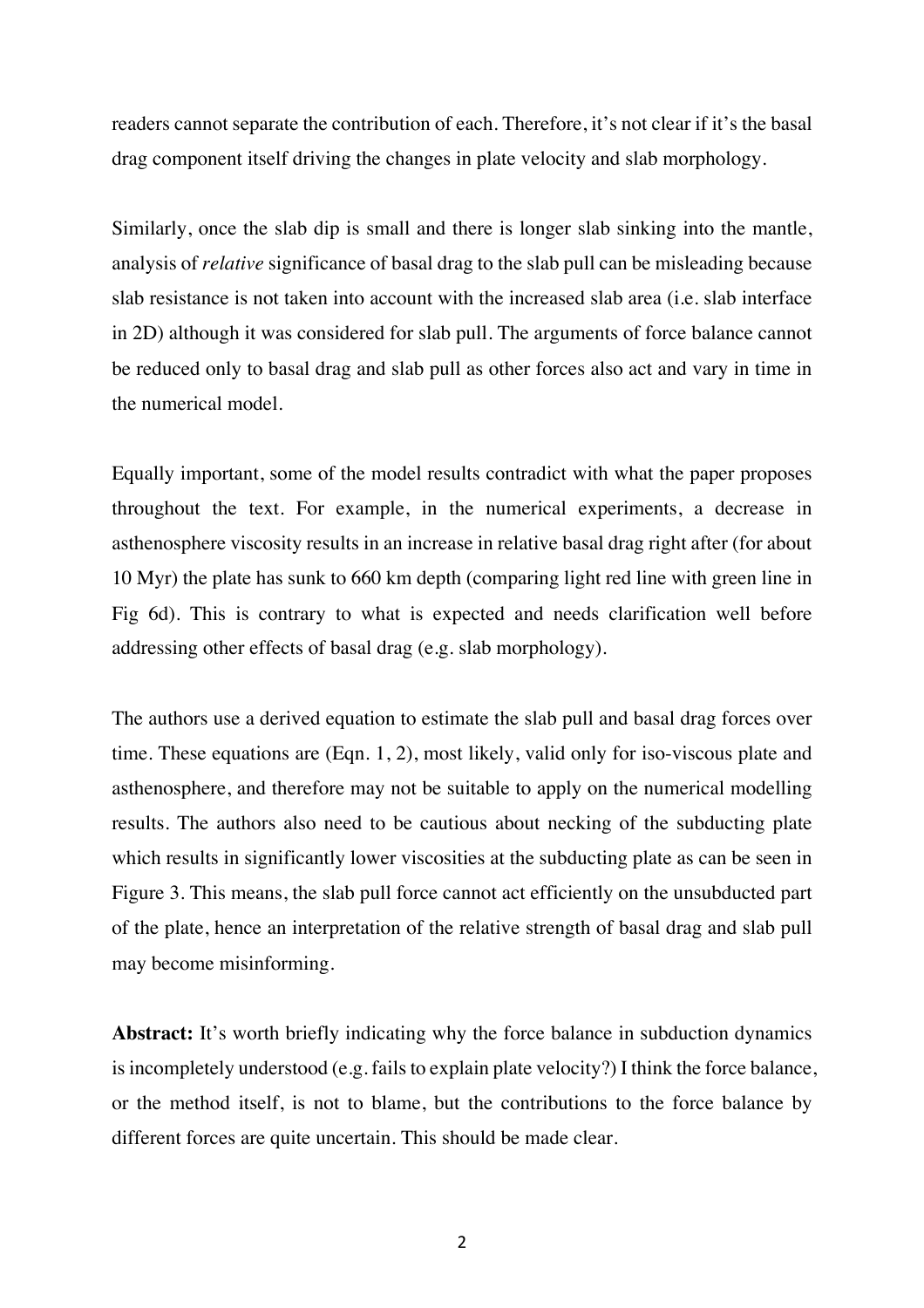**[Lines: 140-150]:** The lithosphere has a number of definitions and one of which is by viscosity profile (e.g. (Conrad and Molnar, 1997). In numerical models, the viscosities will vary and the effective lithospheric thickness that you have used in the estimation of basal drag will also change accordingly (Bodur and Rey, 2019).

**[Lines 158-160]:** Please justify why avoiding any slab detachment during subduction is favoured. If the model results are only applicable to plates not showing slab detachment, then this should be mentioned early in the text or in the abstract. It's important to acknowledge that slab detachment has been used to explain important features of the Earth (Göǧüş and Psyklywec, 2008; Duretz and Gerya, 2013; Hacker and Gerya, 2013)

**[Eqn1]:** Please provide the derivation of the equation for basal drag and/or the page # of the citation you provided.

**Section 4.3 [Lines 364-365]:** The slab dip you consider here is quite higher than numerical models show. Why? It's also unclear what sort of data you have used to calculate the slab pull and basal drag estimates in Table 1. Please be more specific so that one can derive the same results individually for further reference. Also, for different plates, the asthenosphere viscosity  $(\eta_{\text{asth}}=10^{19} \text{ Pa} \cdot \text{s})$  is not necessarily the same, so you may need to consider different viscosities, at least mentioning about it.

**[Line 391]:** Although they can be correlated, Fig. 8b doesn't show subduction zone length, but the plate size vs. plate age at trench. It's better to be more specific.

**[Lines: 399-401]:** The correlation is weak already (based on error bars and scattered points in Fig. 8a), and the argument on explaining an already weak correlation "*at least in part*" is making this sentence more confusing for readers. I recommend restructuring those lines.